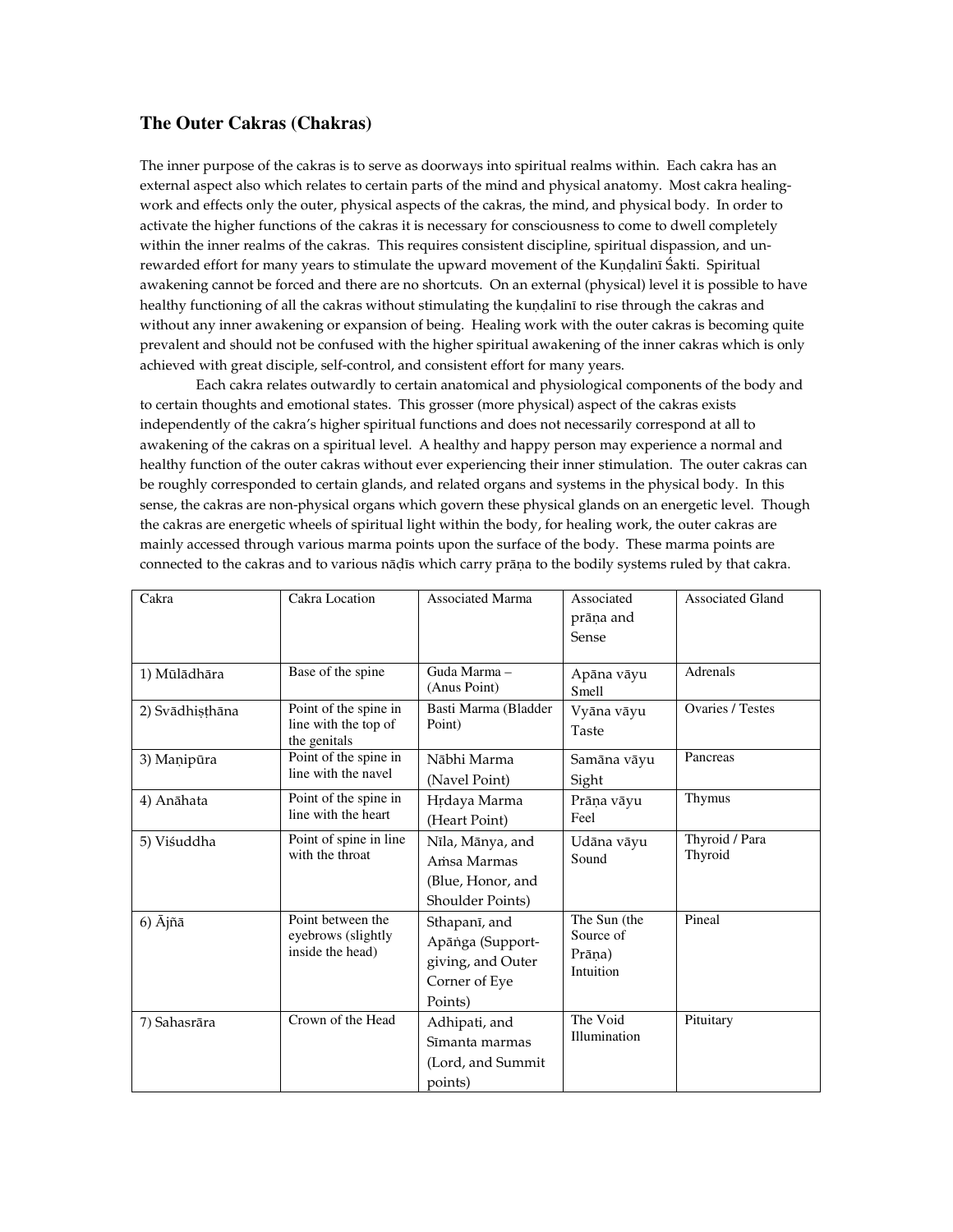## Cakra Healing

Traditional Äyurveda does not place much emphasis upon cakra healing, though it does place some emphasis upon nādīs (energy channels) and marmas (points where the channels may be accessed). Though the cakras exist on the subtlest level in the causal body, most modern "cakra healing" accesses only their most physical aspects. So called "cakra healing" is usually conscious or unconscious energy work which actually only targets and effects the prāṇas flowing through various nāḍīs connected to the outer cakras. This sort of healing work effects the energy of the physical body and some aspect of the prāṇic body, but not the subtler body and not the higher, spiritual aspect of the cakras.

This type of energy work may be done conscious when a practitioner has a clear intuition and a conscious awareness of the subtle energies of the body. In this case it is possible to intentionally manipulate the body's subtle energy for healing. In other cases work is unconscious and relies upon tools like mantras, gems, or Angelic / Devonic support as in the case of Reki where a practitioner places the hand at the location of a cakra or its related marmas and asks for Divine healing energy to come through the hand to effect the patient. This unconscious and unintentional approach to healing is usually far less effective because it relies upon an openess on the part of the healer which comes about with their own inner healing and the awakening of intuition. Without inner clarity and energetic awareness, though there may be good intentions, it is difficult for a healer to discern what may be happening when work is done. Many energy healers prefer techniques like Reki where it is not necessary to have an actual experience of the energetic body, because the techniques are easily and quickly learned and do not require the practitioner to face his own inner karmas. Unresolved karmas within a healer block the clear perception of the energies that he seeks to heal. The very real danger of this approach is that without intuitive clarity, which may take many years to gain, it is never possible to be sure whether the Angels a healer invokes for healing are working through him to heal a patient or if his own inner demons are working to hurt that patient. Though when a person invokes the Lord and the Angels they surely hear his supplications, it requires inner purity to carry or transfer Divine energy for healing or any other purpose. It is not possible, especially when working with energy to heal another until a person has healed himself in body and mind. It is generally not possible to access the Divine power of healing, until it has been established in one's own being. When personal healing has been achieved the power of healing is awake within and spontaneously heals all others a person may encounter.

Even for the most experienced healers, cakra work will always be most effective when practiced along with knowledge of the tridosa, srotāmsi, and marmas. It is almost essiential to work effectivly upon the parts of the body governed by the cakras without a thorough undersatnding of the concept of the tridosa: vāta, pitta, and kapha and how they effect the systems of the body (srotāmsi). Because even the outer aspects of the cakras are subtle (non-physical) it can be very difficult (if not impossible) for a person to determine whether a particular cakra is functioning properly unless they have spent many years meditating and have experienced a higher opening of their own cakras. Even the most intuitive people can have a blockage to seeing the cakras unless their kundalini has rise through the cakras because contemplation on even the outer aspects of the cakras will tend to stimulate the awakening of their inner function as doorways into higher realms of consciousness. The process of consciousness entering the realms of the different cakras can not be forced or rushed and requires many years to unfold. For this reason it is not recommended that the meditations or mantras of the cakras be used for healing. These practices have not been devised as therapies, but as tools for spiritual awakening which can assist meditating yogis in the process of bringing up and facing the karmas which block the higher awakening of the cakras. For the untrained and unitiatiated, the use of these techniques would cause more harm than healing. Furthermore it is not advisable for a person whose kundalini has not been elevated through the disciplined practice of yoga for many years, to use these techniques to try to awaken the kundalini of another. For those whose kundalini is dormant their will be little or no result from such efforts, yet for the awakened Guru no effort is necessary toward this end because his enlightened pressence will spontaneously stimulate the kundalini of all who come close.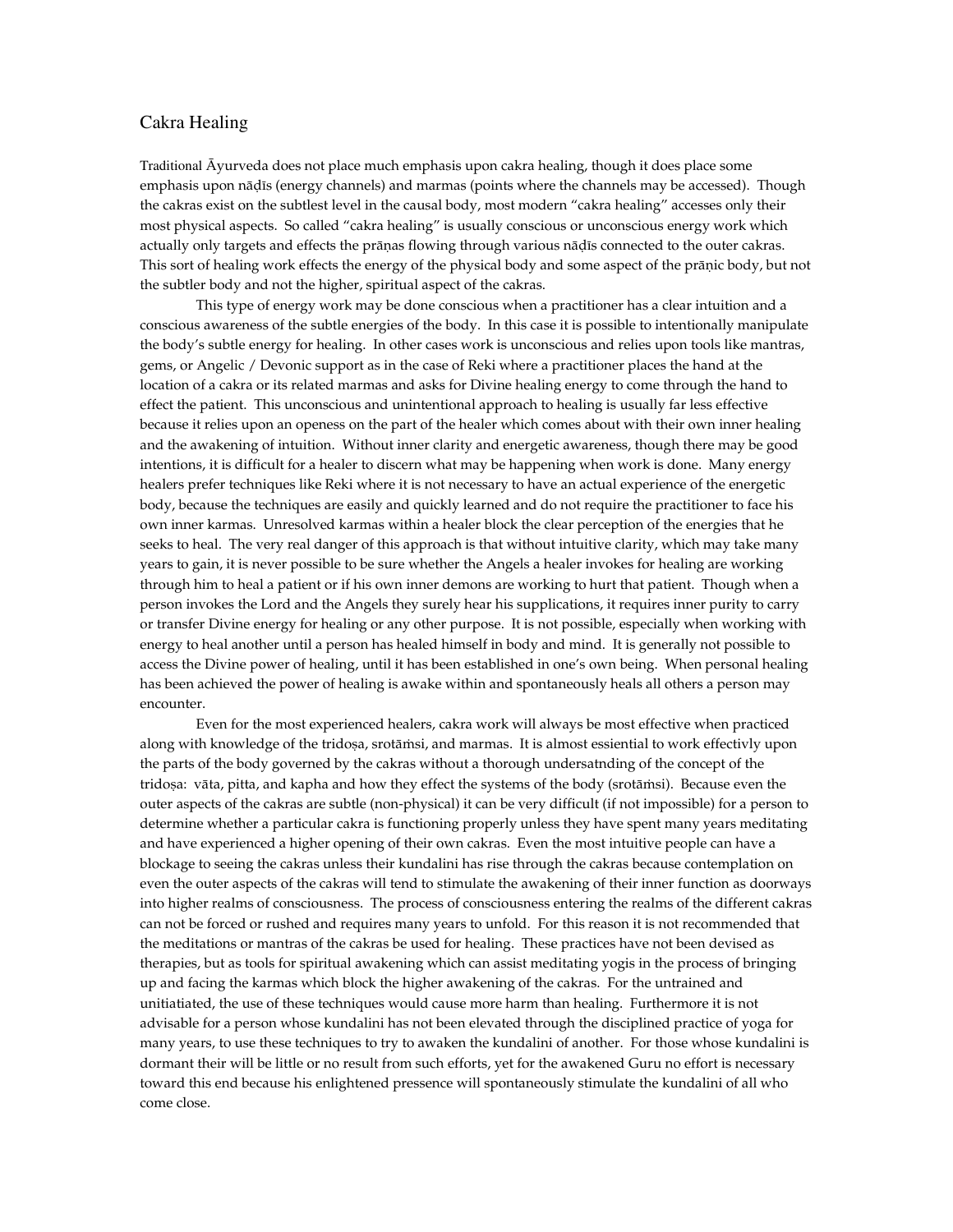The outer function of the cakras as energy centers governing specific parts of the physical and mental makeup of a person can not be understood in simple terms. Over-simplification of the functions of the cakras for healers can lead to dangerous mistakes. Some healers treat the cakras with one-size-fits-all sorts of treatments like using a particular gem stone for a certain cakra. These techniques fail to address the complexities of the cakras and the complexities of the human body. When an organ is dis-eased, this could be on account of various different causes, leading to various different symptoms and also various effective cures. For example, the urinary system may be clogged with toxic accumulation causing frequent and profuse urination as in the case of diabetis, or it may be debilitated from under-nourishment causing difficult and scanty urination. These two conditions, though they both effect the urinary system must be treated very differently due to their different nature and cause. The cakras are even more complex in their function than other parts of the anatomy because they are subtler and therefore directly effected by various spiritual factors in addition to the other factors which influence bodily health. Certain forms of cakra healing do actually try to take the complexity of cakras into account and proscribe different healing practices for different cakric conditions like underactive cakras, over-active cakras, blocked cakras, or even displaced cakras. These theories in general follow the format of the theory of disorders of the srotāmsi (the channels of the body) in äyurvedic therapies. According to äyurveda the channels are said to be effected by conditions of excessive flow (ati pravrtti), stagnation (saṅga), blockage (sirā ganthi), or displacement (vimärga gamanam). Though this sort of theory may be used quite effectively to describe the conditions of the outer cakras, there are difficulties in determining which of these conditions is present without a deep understanding of äyurvedic physiology or Vedic astrology. It may be simpler to diagnos and treat syptoms of outer cakric imbalance by recognizing and treating the symptoms of the tridosa in the systems and organs related to each cakra.

Because cakras are subtle energy centers with an overlap between their inner and outer aspects and functions, there may be some difficulty to directly treat the cakras. For an average person, it is difficult to percieve the cakras directly (as described already). Even for the various Self-realized Saints who have authored the Hindu scriptures describing cakras, there are many discrepancies in the accounts of even simple things like the color of the cakras from source to source. This is because qualities like colors, sizes, and even locations are less limited or set on a spiritual level than they are on a physical level and that attempts to describe the subtle qualities of cakras in terms of the experiences of the five senses will indicate the subtle truth at best. The story of the blind men who were taken for the first time to visit an elephant is a useful allegory here. When the blind men who were previously unaware of elephants were taken to experience one, they reached out to experience it in the best way they could figure. One grabbed his trunk and thought it was like a huge tube; one grabbed his tail and thought it to be like a rope; one grabbed his foot and thought it like a log; one grabbed his belly and thought it like a huge sack of rice; etc. Of course the impressions of the blind men was different according to their unique and limitted experience. The accounts of the Sages are different because the limitted faculty of words cannot ever hope to fully describe spiritual truths. The beauty of the words of the Sages is not that they complety capture the spiritual but that they have the power to induce the direct experience of the spiritual realities they hint at. When using the limitted faculties of the mind and senses it will be difficult to accurately discern the state of the cakras. For the same reason it will be difficult to treat the conditions of the cakras using physical means like herbs, gems, oils, aromas, touch, or even mantra. These outer therapies can hope at best to address some of the outer functions of the cakras. But the role of the cakras as energetic centers controling every aspect of bodily life is vast and could not be easily taught or practiced. We must remember that the Sages have taught the system of cakras for understanding the states of realization and have taught the system of āyurveda and the tridosa for understanding and healing the mind and body. Yet with some understanding of äyurveda it is possible to understand the state of the various bodily systems ruled by the various cakras it is possible to get some idea of the outer state of the cakras. Through the use of specific marma points in addition to treatment of parts of the body governed by the cakras it is also possible to directly effect the function of the outer cakras. This is not something which can be learned quickly or easily, but requires the thorrough study of äyurveda which requires many years of study to master.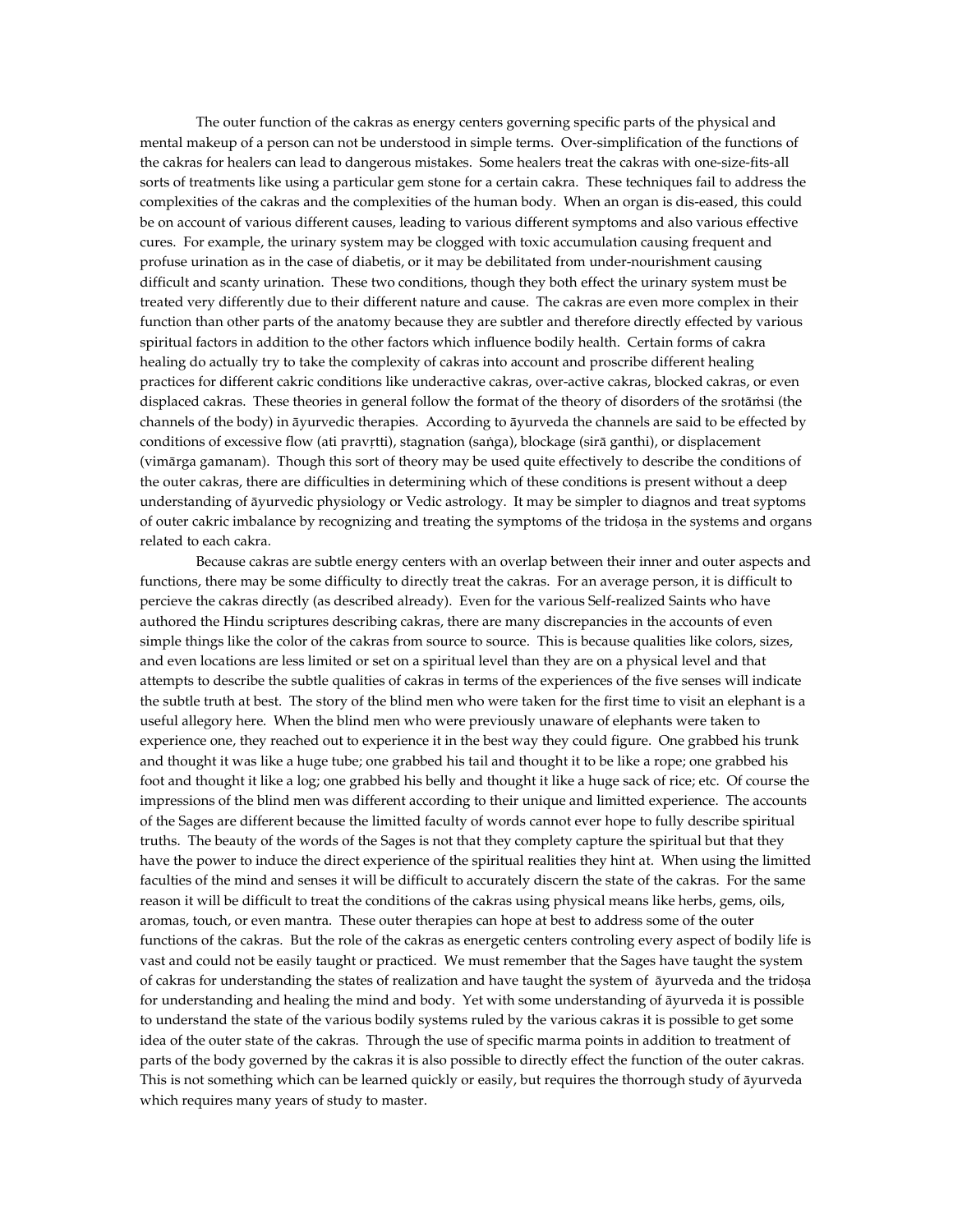| <b>Associated Cakra</b> | Main Marma     | Marma Location                                                                                                                                                                                         | Marma Function                                                                                                                      |
|-------------------------|----------------|--------------------------------------------------------------------------------------------------------------------------------------------------------------------------------------------------------|-------------------------------------------------------------------------------------------------------------------------------------|
| 1) Mūlādhāra            | Guda Marma     | Located at the anus and<br>surrounding area (this is a<br>large marma, but it is<br>perhaps best accessed at<br>the perineum and<br>specifically the point at the<br>base of the spine; the<br>coccyx) | Controls a apāna vāyu,<br>excretion, urination, and<br>reproduction, the ovaries<br>and testes                                      |
| 2) Svādhisthāna         | Basti Marma    | Located in the center of the<br>lower abdomen just above<br>the genital organ between<br>the pubic symphisis and<br>umbilicus                                                                          | Controls muscle and fat,<br>kapha, urination and<br>reproduction, excretion,<br>and apāna vāyu, bladder,<br>kidneys                 |
| 3) Manipūra             | Nābhi Marma    | Located at the navel and<br>surrounding area                                                                                                                                                           | Controls the blood.<br>digestive, and respiratory<br>systems, controls exertion<br>and pitta and small<br>intestine                 |
| 4) Anāhata              | Hrdaya Marma   | Located at the heart area<br>(middle of sternum)                                                                                                                                                       | Controls plasma, blood,<br>circulatory system, mental<br>stamina, vitality,<br>circulation, ojas, the heart,<br>breast milk, sleep  |
| 5) Viśuddha             | Nīla Marma     | Located at the front of<br>lower neck, lateral to the<br>trachea                                                                                                                                       | Controls, speech, throat,<br>body heat, udana vayu,<br>thyroid and circulation to<br>the brain                                      |
| 6) $\bar{A}$ jñā        | Sthapanī Marma | Located between eyebrows<br>(third eye point)                                                                                                                                                          | Controls prana, the mind,<br>the senses, the pituitary<br>gland, breathing, sight, and<br>hearing                                   |
| 7) Sahasrāra            | Adhipati Marma | Located on the top point of<br>the skull (just behind the<br>anterior fontanelle)                                                                                                                      | Controls the head, pineal<br>gland, the nervous system,<br>prana, tejas, ojas, thought,<br>governs all the body<br>through the mind |

## **Diagnosis of Cakric Imbalances**

Diagnosis of the condition of the cakras as said before is very difficult due to their subtle nature and their higher function as doorways to inner states of spiritual realization. Except in the case of realized Saints, it is difficult to directly perceive the cakras without agitating the kundalini. For this reason it is suggested that the state of the outer cakras be investigated through the state of their related tissues and organs. This is the simplest method of determining the probability of a cakric imbalance, but it can only give a general idea. If the condition of the tridosa is assessed in the various organs and tissues connected to each cakra a reasonable idea of the state of a cakra may be

determined. If several distinct organs or tissues related to one cakra are found to have similar imbalances, it may be likely that the governing cakra has such an imbalance. For certain discernment of the condition of cakras, these outer symptoms must be confirmed by the pulse or the birth chart.

## **Treatment of Cakric Imbalances**

Though spiritual imbalances are often experienced through the cakras, they most often have other sources, in the same way that the senses are experienced through the jnanendriyas but the objects of sense have a distinct source (the tanmatras). A common cause of cakrik imbalance is unprocessed karmas which arise from the subconscious and remain unresolved. Especially in the case of past life karmas, the cakras can serve as centers for storing these sorts of spiritual impressions until they are processed and released. When these unresolved karmas get lodged in the cakras, their function and that of their associated organs and tissues may be effected. This kind of stress to the cakras is not uncommon, but it is difficult to treat effectively without addressing the doshas involved or the specific nature of the karmas which have clogged the cakra. For this work to be done effectively, it is usually not so simple as using a gem stone or mantra specific to the effected cakra because this will only increase the energy of the cakra, which does nothing in most cases to address the nature of the imbalance. If there is some notion or intuition that the cakras are involved with a disorder, this should not be ignored, but taken very seriously, because disorders which have a spiritual cause are rarely healed through physical means.